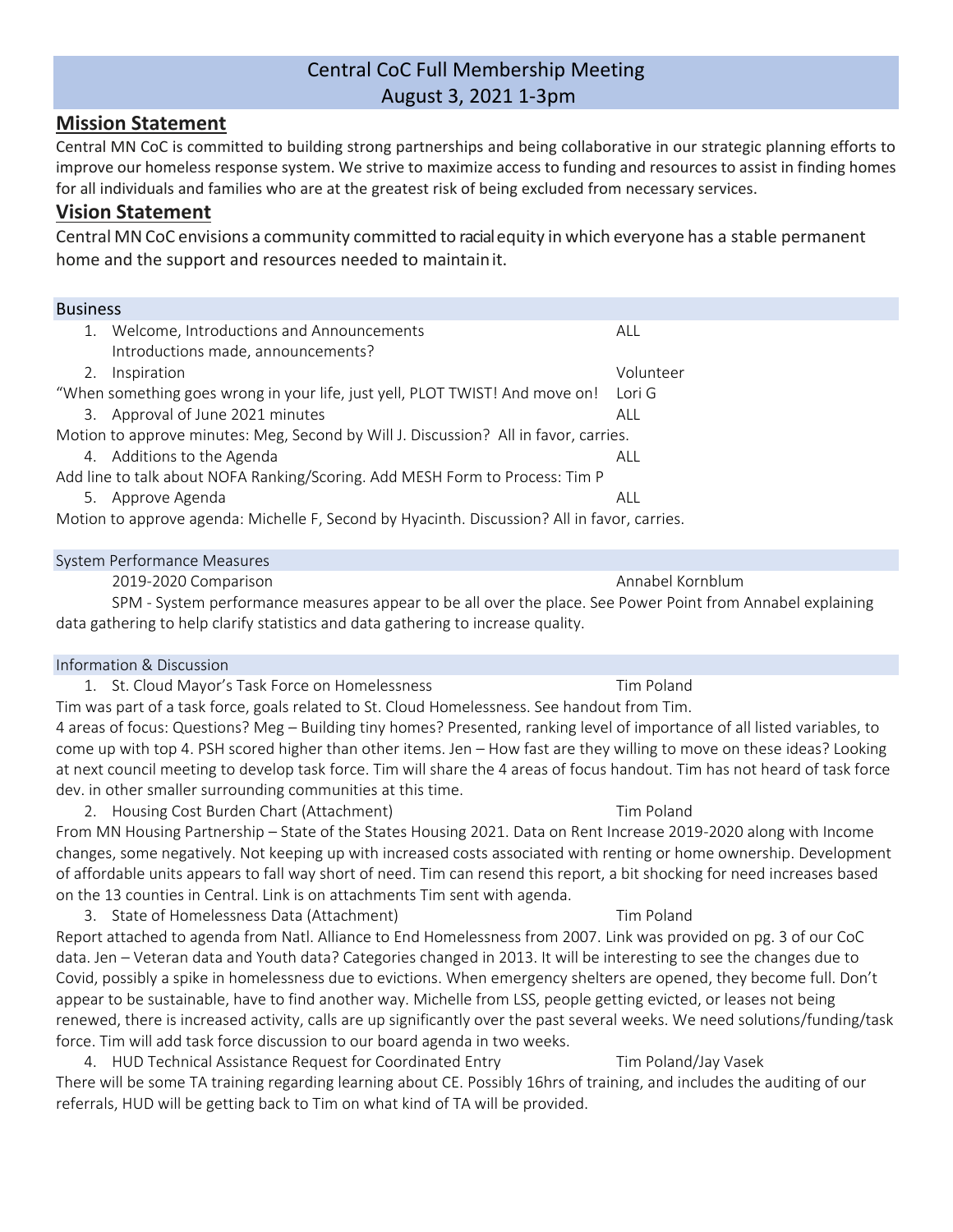## HUD Funded Program

HUD Funded Program Highlight Volunteer?

Hyacinth – BiCap has two, PSH Program, serves 3 families. Doc. Disability, permanent, pay 30% of their income. RRH – Serves 7 families. For BiCap in Cass County, very large, very rural but may work in other communities. RRH up to 24 months, receive support, look at increasing income, getting on Sect. 8. Who will highlight their HUD program next month?

Please send an email if you are interested in providing info on your program. Will look at NOFA list to see who could give program info.

#### New funding throughout the CoC

1. Anyone awarded or applying for new funding? ALL Carol from Brainerd Salvation Army. She has a grant for Admin. Costs to be able to reach out to families in need evenings/w/ends. Hyacinth – received funding from FHPAP from Beltrami/Cass, Housing Plus Dollars, and will share what it is being used for. Michelle – awarded funds from FHPAP for next Biennium to figure out what it can be used for. Loise, St. Cloud HRA, change in leadership, shifting rental assistance to help renters. MN MH – Funding to help with issues. Bridges Program – 7 Counties. Emergency vouchers – of 48, we have 28 distributed, needs to help to find housing.

#### 2021 NOFA Process

1. Update on Ranking & Scoring Process: MESH Processing form Tim Poland Committee met a few days ago. Will be working with Mike M at MESH, devised spreadsheet for NE-CoC, to help with our CoC. Eligibility, ranking, scoring, performance, etc. to all program participants. Tim is meeting with Mike Friday to start initial spreadsheet to make scoring interpretation easier. He will know more after meeting with Mike and offer more info at the next meeting. Hyacinth brought up it is not great for scoring when a program does not serve specific populations, it should not count against them. It would be very useful if there are changes in the focus of what items are important for scoring, we need to know that sooner than later for us to do well in our scoring. We are lucky with transparency in our group.

### Updates

1. Coordinated Entry System Updates Jay Vasek See attached CE data info sheets. Let Jay know if you have questions on this data. Putting things on hold until the TA info comes out from HUD for training for CE.

2. Youth Initiative Committee Updates Jennifer Walker

No updates, have met once recently, trying to coordinate schedules.

- 3. Ending Veteran Homelessness Update Amy Sidmore Amy Sidmore
- Amy left the meeting.

4. Family Homeless Prevention Assistance Program (FHPAP) Updates FHPAP Providers Hyacinth, nothing new yet. Trying to make the dollars stretch, revising budgets that end 9-30. Next grant will start Oct, and will be 24 months.

5. REAP Updates **Kathy Sauve Extra Service Controller State** Kathy Sauve

Kathy is not on. Tim – working last couple days to moving forward. Cathy W– shared last month, CE P&P to incorporate data into achievement of racial equity data points. Need to develop/incorporate these to be able to make changes. Racial Equity Accountability Project is REAP acronym.

6. HMIS/Data Review Updates **This is not Lori Gudim** 6. Note that the state of the This is not Lori Gudim

Any agency updates? RentHelpMN - Amy  $C - 10-15$  calls a day for applications for people asking for this service. 15 applications have been submitted, with a variety of needs/support/questions. Somali community is receiving info on this support, outreach. This ends by December so need to continue working as quickly as possible with people. Landlords can access to see if their renters have applied for assistance. Amy gets notified as renters work through the process. Tenants reaching out for this will be protected from evictions until they find out if they will qualify for funds. Michelle F added many people going through this process has no idea where their app is at, who to call to ask questions, and worried that they will be homeless due to limited information after applying. Amy clarified some of the issues with this whole service. Amy can alert applicants where their apps are in the processing system.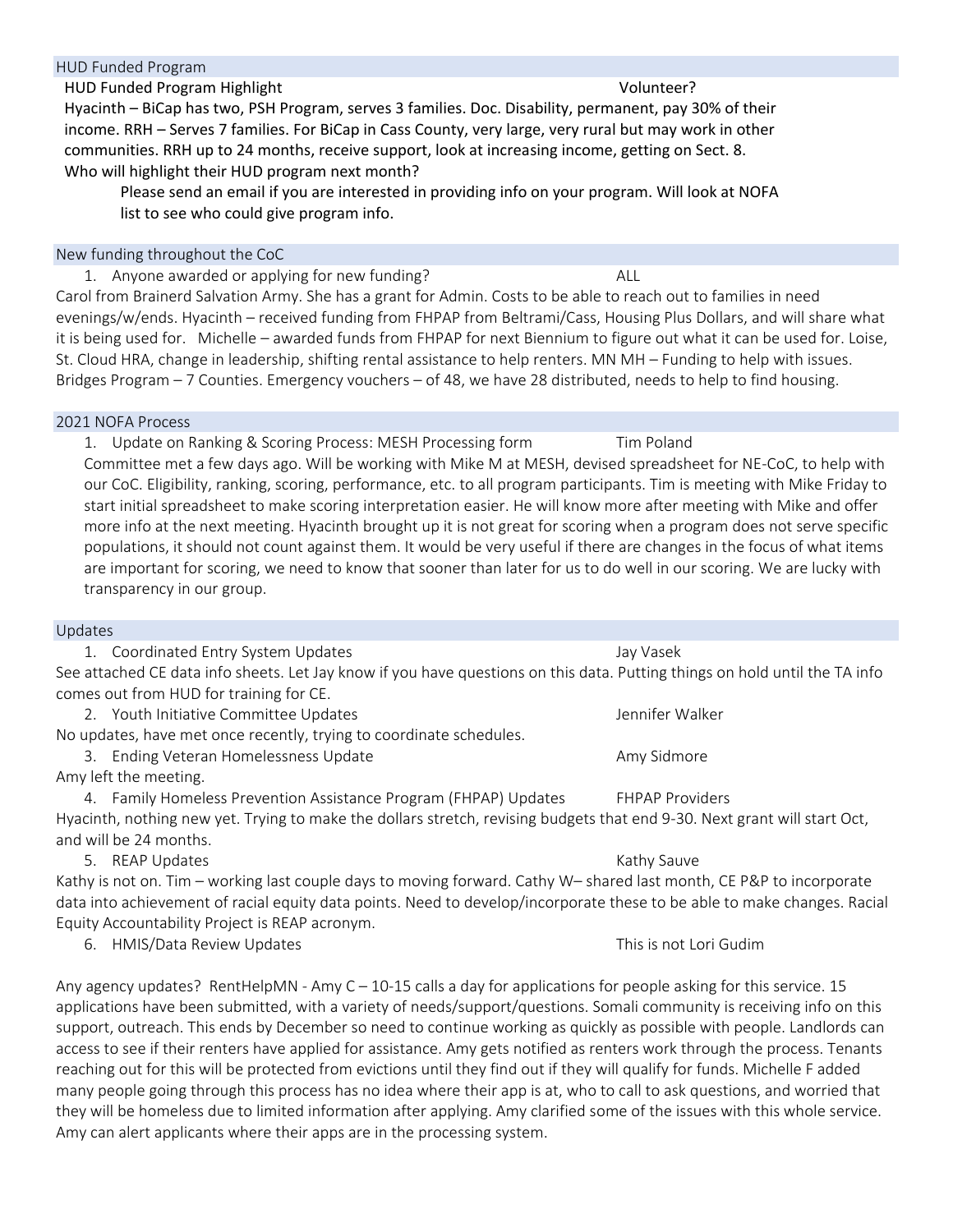Households that have vouchers: No additional protections.

Go to Renthelp.org – to find where their application is at. They can retrieve their password if lost.

What happens to their voucher if evicted: they lose their voucher if it is a court ordered eviction. Not an automatic loss if lease is ended or they just move out.

Lori I – Need a verbal verification for utilities to apply.

Checks from RentHelpMN may not pay for utilities, only rent. Separate sections in the application are for rent and another for utilities, so checks may only be used for catching up with rent unless specific to Utilities.

Motion to adjourn: Jay. Second by Louise. Motion carries.

| <b>Ages on Priority List</b> |      |      |            |                |     |     |                |          |            |            |            |            |  |
|------------------------------|------|------|------------|----------------|-----|-----|----------------|----------|------------|------------|------------|------------|--|
| <b>Ages</b>                  | Jan. | Feb. | <b>Mar</b> | Apr            | May | Jun | Jul            | Aug      | <b>Sep</b> | <b>Oct</b> | <b>Nov</b> | <b>Dec</b> |  |
| 18-24                        | 51   | 44   | 44         | 42             | 29  | 23  | 27             |          |            |            |            |            |  |
| $60+$                        | 28   | 29   | 27         | 20             | 18  | 15  | 15             |          |            |            |            |            |  |
| 50-59                        | 65   | 58   | 70         | 65             | 53  | 47  | 37             |          |            |            |            |            |  |
| 40-49                        | 83   | 71   | 69         | 73             | 65  | 48  | 64             |          |            |            |            |            |  |
| 30-39                        | 150  | 128  | 126        | 125            | 127 | 100 | 78             |          |            |            |            |            |  |
| 20-29                        | 114  | 104  | 95         | 88             | 72  | 59  | 60             |          |            |            |            |            |  |
| 19<                          | 3    | 1    | 4          | $\overline{3}$ | 4   | 4   | 9              |          |            |            |            |            |  |
| <b>Missing</b>               | 2    | 0    | 3          | $\mathbf{1}$   | 1   | 2   | $\overline{4}$ |          |            |            |            |            |  |
| Total                        | 445  | 391  | 394        | 375            | 340 | 275 | 267            | $\theta$ | 0          | 0          | 0          | 0          |  |

https://centralmnhousing-my.sharepoint.com/personal/jvasek\_cmhp\_net/Documents/CoC/Agendas & Minutes/CoC & CE Agendas/CoC Full Membership Agenda/[2020 2021Monthly Coordinated Entry Meeting Key Indicators1.xlsx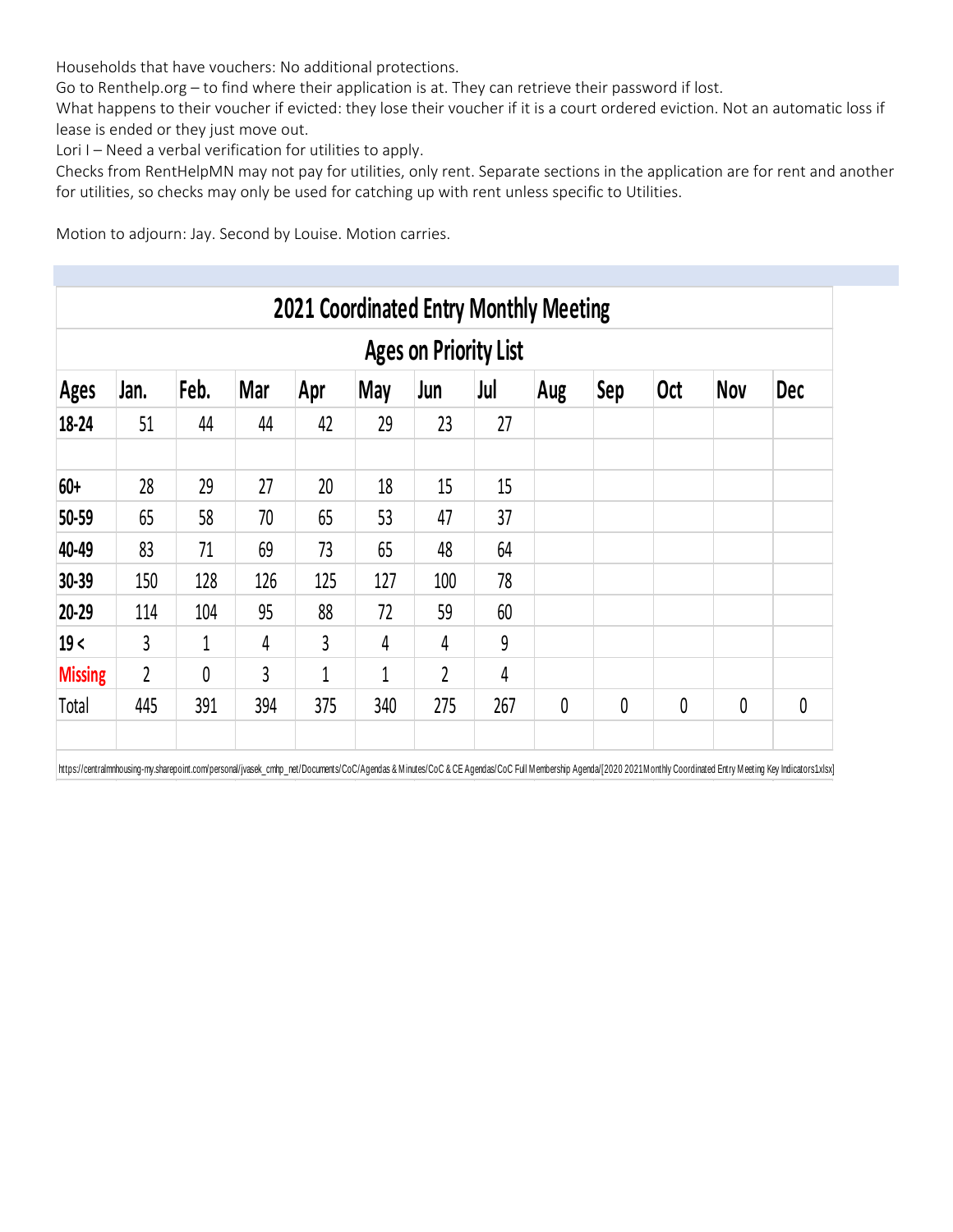|                                                                                                                                                                                                                                |                      |                               |                                                       | <b>Evaluation of Coordinated Entry System 2021</b> |     |                            |     |             |      |        |                   |    |    |                          |                                                      |
|--------------------------------------------------------------------------------------------------------------------------------------------------------------------------------------------------------------------------------|----------------------|-------------------------------|-------------------------------------------------------|----------------------------------------------------|-----|----------------------------|-----|-------------|------|--------|-------------------|----|----|--------------------------|------------------------------------------------------|
|                                                                                                                                                                                                                                |                      |                               |                                                       |                                                    |     | From 266 Monitoring Report |     |             |      |        |                   |    |    |                          |                                                      |
|                                                                                                                                                                                                                                |                      |                               | 26<br>Date                                            | 22                                                 | 24  | 27                         | 25  | 29          | 28   |        |                   |    |    |                          |                                                      |
|                                                                                                                                                                                                                                |                      |                               | January                                               | <b>February March</b>                              |     | April                      | May | June        | July | August | September October |    |    | November December Totals | Average                                              |
| Number of Referrals Made: 266 Referral Summary (Total Referrals I                                                                                                                                                              |                      |                               | 49                                                    | 84                                                 | 57  | 68                         | 74  | 140         | 80   |        |                   |    |    |                          |                                                      |
| Number of Denials of Referrals: 266 Referral Summary (Declined &                                                                                                                                                               |                      | 24                            | 23                                                    | 10                                                 | 21  |                            | 6   | 17          |      |        |                   |    |    |                          |                                                      |
| Number of Chronic Households: PL                                                                                                                                                                                               |                      |                               | 59                                                    | 49                                                 | 55  | 65                         | 33  | 24          | 20   |        |                   |    |    |                          |                                                      |
| Number of Long-Term Homeless Households: PL                                                                                                                                                                                    |                      |                               | 191                                                   | 170                                                | 180 | 197                        | 161 | 112         | 112  |        |                   |    |    |                          |                                                      |
| Number of Unhoused Households: 266 PL Deduplicated Summary                                                                                                                                                                     |                      |                               | 659                                                   | 673                                                | 650 | 636                        | 608 | 509         | 473  |        |                   |    |    |                          |                                                      |
| Number of Households who returned to homelessness: 266 E                                                                                                                                                                       |                      |                               | 22                                                    | 70                                                 | 54  | 63                         | 61  | 74          | 64   |        |                   |    |    |                          |                                                      |
| Number of program openings and length of time vacant:                                                                                                                                                                          |                      |                               |                                                       | Not Tracked in HMIS                                |     |                            |     |             |      |        |                   |    |    |                          |                                                      |
| ** The CE Monitoring report counts clients with referrals as being on the Priority List. This means that all clients on the Pending Referrals and Acknowledged Referrals tabs, and some of                                     |                      |                               |                                                       |                                                    |     |                            |     |             |      |        |                   |    |    |                          |                                                      |
|                                                                                                                                                                                                                                |                      |                               |                                                       |                                                    |     |                            |     |             |      |        |                   |    |    |                          |                                                      |
| the clients on the Resolved Referrals tab, will be included on the PL Summary tabs.                                                                                                                                            |                      |                               |                                                       |                                                    |     |                            |     |             |      |        |                   |    |    |                          |                                                      |
|                                                                                                                                                                                                                                |                      |                               |                                                       |                                                    |     |                            |     |             |      |        |                   |    |    |                          |                                                      |
| https://centralmnhousing-my.sharepoint.com/personal/jvasek_cmhp_net/Documents/CoC/Agendas & Minutes/CoC & CE Agendas/CoC Full Membership Agenda/[2020 2021 Monthly Coordinated Entry Meeting Key Indicators1.xlsx]2021 Key Ind |                      |                               |                                                       |                                                    |     |                            |     |             |      |        |                   |    |    |                          |                                                      |
|                                                                                                                                                                                                                                |                      |                               | 2021 Monthly Coordinated Entry Meeting Key Indicators |                                                    |     |                            |     |             |      |        |                   |    |    |                          |                                                      |
|                                                                                                                                                                                                                                |                      |                               |                                                       |                                                    |     |                            |     |             |      |        |                   |    |    |                          |                                                      |
|                                                                                                                                                                                                                                |                      |                               |                                                       |                                                    |     |                            |     |             |      |        |                   |    |    |                          |                                                      |
|                                                                                                                                                                                                                                |                      |                               |                                                       |                                                    |     |                            |     |             |      |        |                   |    |    |                          |                                                      |
|                                                                                                                                                                                                                                |                      |                               |                                                       |                                                    |     |                            |     | $3 < A$ ve. |      |        | 4 Ave.            |    |    | 5 Ave.                   | <b>Monthly</b>                                       |
|                                                                                                                                                                                                                                |                      | Google                        | <b>Total</b>                                          |                                                    |     |                            | PL  | Days on     | #4   |        | Days on           |    |    | Days on                  |                                                      |
|                                                                                                                                                                                                                                | <b>Active</b><br>445 | <b>Docs</b><br>$\overline{2}$ | Homeless Ave. Day #3<br>447                           |                                                    | 209 |                            | 1   | 43          |      | 21     | <b>PL</b><br>197  | #5 | 47 | PL<br>214                | <b>Numbers</b>                                       |
| January (27)<br>February (22)                                                                                                                                                                                                  | 391                  | 7                             | 398                                                   |                                                    | 202 |                            | 0   |             | 0    | 20     | 135               |    | 40 | 176                      |                                                      |
| March (24)                                                                                                                                                                                                                     | 394                  | 7                             | 401                                                   |                                                    | 205 |                            | 0   |             | 0    | 20     | 135               |    | 40 | 200                      |                                                      |
| April (27)                                                                                                                                                                                                                     | 375                  | 3                             | 378                                                   |                                                    | 222 |                            | 0   |             | 0    | 17     | 165               |    | 32 | 239                      |                                                      |
| May (25)                                                                                                                                                                                                                       | 340                  | 3                             | 343                                                   |                                                    | 207 |                            | 0   |             | 0    | 16     | 186               |    | 35 | 242                      |                                                      |
|                                                                                                                                                                                                                                | 275                  | 3                             | 278                                                   |                                                    | 185 |                            | 0   |             | 0    | 10     | 123               |    | 30 | 264                      |                                                      |
| June (29)<br><b>July (28)</b>                                                                                                                                                                                                  | 267                  | $\overline{3}$                | 270                                                   |                                                    | 196 |                            | 0   |             | 0    | 13     | 189               |    | 27 | 238                      |                                                      |
| August ()                                                                                                                                                                                                                      |                      |                               | 0                                                     |                                                    |     |                            |     |             |      |        |                   |    |    |                          |                                                      |
| September ()                                                                                                                                                                                                                   |                      |                               | 0                                                     |                                                    |     |                            |     |             |      |        |                   |    |    |                          |                                                      |
| October ()                                                                                                                                                                                                                     |                      |                               | 0                                                     |                                                    |     |                            |     |             |      |        |                   |    |    |                          |                                                      |
| November ()                                                                                                                                                                                                                    |                      |                               | 0                                                     |                                                    |     |                            |     |             |      |        |                   |    |    |                          |                                                      |
| December ()                                                                                                                                                                                                                    |                      |                               | 0<br>0                                                |                                                    |     |                            |     |             |      |        |                   |    |    |                          | Assessment<br>42<br>41<br>50<br>42<br>40<br>47<br>44 |